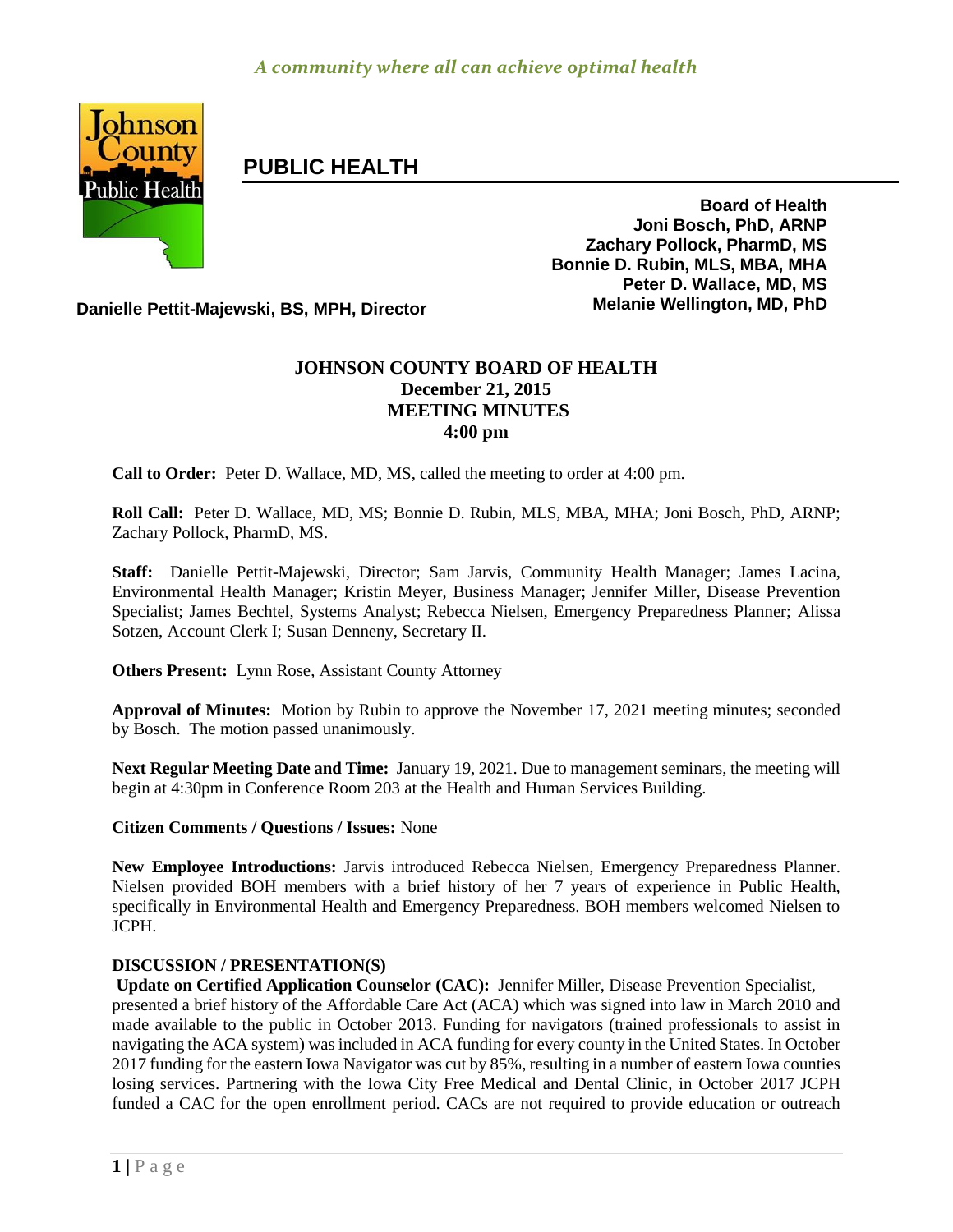Johnson County Board of Health Meeting Minutes December 21, 2021

services, but are qualified to assist in navigating the ACA system. In 2018, funding was provided for a year round contracted CAC. In 2019, the individual mandate requiring participation or paying penalties was rescinded, resulting in a significant drop in the number of clients requesting assistance. During the current COVID-19 pandemic, office hours were suspended and replaced predominately by telecommunication appointments. Miller provided charts illustrating numbers of clients and costs associated with the program and provided BOH members with an informational brochure that is shared with community partners.

**Community Health Update:** Jarvis provided a report outlining metrics for

current programs. He looks forward to continued progress in programs prior to the pandemic using logic models and performance indicators. Jarvis responded to questions and comments from BOH members.

**ACTION ITEMS Expenditures Over \$3,000:** None

**Applications, Contracts and Agreements:** None

**21-15 FY23 Budget Presentation:** Pettit-Majewski reviewed the budget summary.

She described changes in revenue and expenditures, including impacts of wages. Pettit-Majewski noted that the decision packet for a Communications and Information Specialist position as well as funding related to the current pandemic is not included in the proposed budget. Meyer highlighted specific line item expenditures, reallocations and revenue adjustments, especially related to COVID-19. Meyer also noted the American Rescue Plan Act (ARPA) funding is also not included in the JCPH proposed budget, since Johnson County Board of Supervisor office is receiving this funding. Meyer and Pettit-Majewski responded to comments and questions from BOH members. Pollock suggested changes in reporting revenues and expenditures relating to actuals and projections.

**Motion** by Bosch to approve the FY23 Budget as presented; seconded by Rubin. The motion passed unanimously.

### **Job Description Approvals**

 **21-16 Communications and Information Specialist:** Pettit-Majewski reported the potential duties and qualifications for the position. If the proposed job description is approved, the position will be presented for approval to the BOS. Discussion of job duties in non-pandemic periods such as community outreach and potential future benefits, such as assisting with accreditation requirements followed.

**Motion** by Rubin to approve the Communication and Information Specialist positon job description; seconded by Bosch. The motion passed unanimously.

 **21-17 Community Health Nurse:** Pettit-Majewski reminded BOH members they reviewed this job description at the last meeting and suggested amendments. The job description was completed and submitted to Human Resources (HR) for review and wage scale assignment. The approved scale will match other RN positions at JCPH.

**Motion** by Bosch to approve the Community Health Nurse job description; seconded by Pollock. The motion passed unanimously.

 **21-18 Chronic Disease Prevention Specialist:** Pettit-Majewski recommended the BOH table a motion for this position pending action by HR to approve and assign a wage scale. The job description should be ready for approval at the January 2022 meeting.